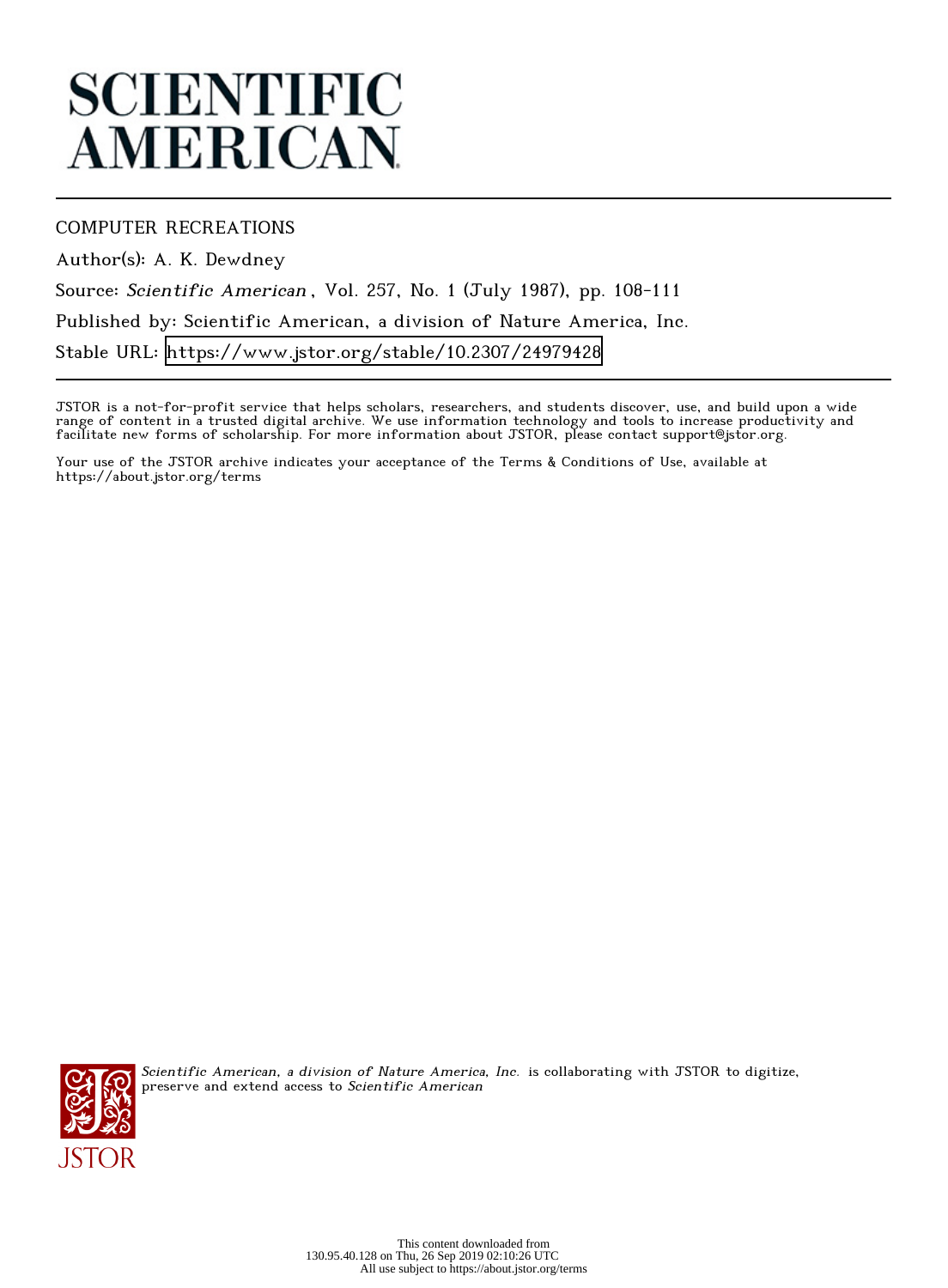## **COMPUTER** RECREATIONS

Probing the strange attractions of chaos

by A. K. Dewdney

C haos has strange attractions for the mind that can see patterns therein. Some physical systems that exhibit chaotic behavior do so because they are in a sense attracted to such patterns. As a bonus, the patterns themselves are strangely attractive. Some readers may already be aware that the geometric forms underlying chaos are called strange, or chaotic, attractors [see "Chaos," by James P. Crutchfield, J. Doyne Farmer, Norman H. Packard and Robert S. Shaw; SCIENTIFIC AMERICAN, December, 1986]. Strange attractors can be generated with a home computer.

Before setting off with me, readers must be equipped with a protective coating of physical intuition. In particular, what is an attractor? Roughly speaking, an attractor is a generalization of the notion of equilibrium; an attractor is what the behavior of a system settles down to, or is attracted to. The pendulum is a simple physical system that illustrates the concept of an attractor. Suppose an ordinary pendulum moves under frictional forces that slow it eventually to a standstill. One can describe the pendulum's motion by means of a so-called phase, or state, diagram in which the angle the pendulum makes with the vertical is graphed against the rate at which the angle changes. The swinging motion of the pendulum is represented by a point circling the origin in the phase diagram; as the pendulum loses energy, the point spirals into the origin, where it ultimately comes to rest. In this case the origin is called an attractor because it seems to attract the moving point in the phase diagram. Readers would be correct in thinking there is nothing strange about an attractor consisting of a single point.

A slightly more complicated attractor underlies the motion of a grandfather clock. Here an escapement mechanism feeds energy to a pendulum to keep it from slowing down. If one

starts the clock with an overly energetic push of the pendulum, it slows down to the tempo prescribed by the escapement but thereafter slows no further. If the clock is started with a push that is too gentle, however, the pendulum behaves like an ordinary one: it slows to a standstill as before. In the case of the overly energetic push, the pendulum's motion in a phase diagram is a spiral that winds ever more tightly about a circular orbit. Here the attractor is a circular loop. In this context a circle is no stranger than a point.

An ordinary pendulum can be made to show chaotic behavior by introducing a vertical, vibratory motion: if the point of support is moved up and down in a sinusoidal manner by an electric motor, the pendulum may begin to swing crazily, exhibiting no evidence of periodic behavior whatever.

To introduce chaos, however, I have selected a different physical system. Imagine an arrangement of three amplifiers in which the first amplifier outputs a signal  $x$  that is fed to the other two. The second amplifier outputs the signal  $1 - x$  in response to x. The third amplifier takes the two signals, x and  $1 - x$ , as input. It generates the product,  $x(1 - x)$ , of the two signals and feeds it back to the first amplifier, which also receives a control voltage, r, as input. One additional component, a device that samples its input and delivers the same voltage as output for a short time, completes the circuit; it is inserted in the output line from the first amplifier. The three-amplifier circuit does a voltage dance that becomes more hectic as the control voltage  $r$  is grad ually increased.

When  $r$  is less than 3 and  $x$  initially has some nonzero setting, the circuit oscillates briefly before it settles down to a specific value of  $x$  that remains the same thereafter. This value constitutes a single point attractor. If the control voltage,  $\overline{r}$ , is now raised to a level just above 3, the circuit flutters between

two values of  $x$ . At this level of  $r$  the circuit is said to be bistable and the attractor consists of two points. As  $r$  is increased further, the circuit oscillates among four points; yet another increase yields an eight-point attractor. The pattern of doubling and redoubling goes on as the knob controlling  $r$ is turned to higher values, until at a setting roughly midway between 3 and 4 the circuit suddenly goes crazy. It hunts endlessly at electronic speed for the simple recurring patterns that marked its earlier existence. Its behavior is now governed by a strange attractor that has a potential infinity of values. The result is chaos.

Electronically literate readers may be tempted to build such a circuit. Others may simulate it on a computer of any size, viewing the dance with great clarity on the display screen. To do so, they merely need to write a simple program that computes the iterated equation  $x \leftarrow rx(1-x)$ . The program, which I call CHAOS1, has a core that consists of six instructions:

$$
x \leftarrow .3
$$
  
for  $i \leftarrow 1$  to 200  

$$
x \leftarrow rx(1-x)
$$
  
for  $i \leftarrow 1$  to 300  

$$
x \leftarrow rx(1-x)
$$
  
plot (200x, 100)

The variable  $x$  starts at the value  $.3$ . CHAOSl then enters a loop that iterates the basic equation 200 times to allow transients to die away. The transients are inherent in the equation itself, not in imprecise arithmetic. The reasons for this will be made clear in geometric terms below. The program then enters a new loop that iterates the equation 300 more times, plotting the value of  $x$ on each occasion.

The number 100 used in the plot instruction above is more generic than specific; here the screen has dimensions 200 by 200. The horizontal coordinate, 200x, spreads the various values computed for  $x$  (always between  $0$ and 1) across one row of the screen, which is set at a height of 100-halfway up the hypothetical screen.

Depending on the setting for the control variable  $r$ , the core program will either plot a single point 300 times or several points fewer than 300 times each. It may even try to capture chaos by plotting 300 different points of a strange attractor. If the iteration limit is increased, more of the strange attractor will be seen. In all cases, once the iteration process has settled down, the  $x$  values jump in a systematic way from one point of the attractor to another. The attractors are also called orbits, regardless of whether they have a finite or an infinite number of points.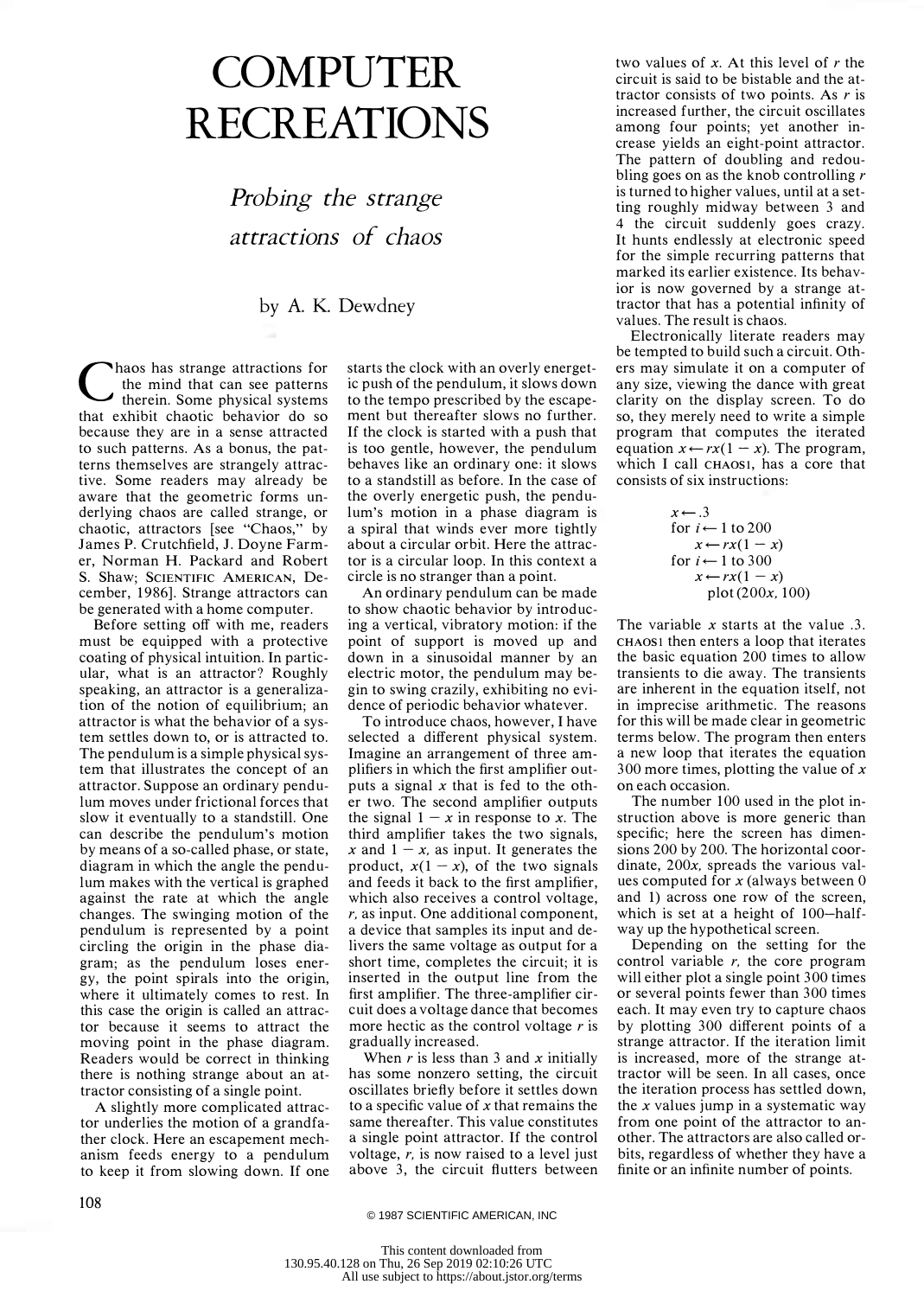A complete picture of the behavior of the simple amplifier circuit emerges if the program computes a raft of plots, each plot below the last one [see illustration at right. The plots result from a succession of  $r$  values that run from 2.9 to 4.0 in, say, 200 steps from the top of the screen to the bottom. A more elegant picture emerges if more steps are used, say 4,000, but in this case the diagram will not fit on the screen and it must be plotted to be seen as a whole.

For values of  $r$  less than 3.56 (the more precise value is 3.56994571869) the attractors of the simple dynamical system embodied in the iterated equation  $x \leftarrow rx(1-x)$  consist of a few points. These points, which represent nonchaotic behavior, are arranged in three large bands and an infinity of smaller ones. The attractors become strange as  $r$  approaches 3.56. Here chaos sets in as the hitherto smoothly bifurcating lines suddenly fall into a pepper-and-salt madness. Strangely enough, the chaotic regime vanishes from time to time as r continues its inexorable march to 4.

The entire plot is called a bifurcation diagram. When it is viewed sideways, it resembles the spectrum of chaos from a star named  $x$ . The plot is embellished by curves and attractively shaded folds. The reasons for the ornamental details are mysteries that can be explained only by the theory of chaos. I shall delve more into that topic below. For the present there is a mystery closer to home in the minds of most readers: Why does the innocentlooking equation behave so strangely?

The equation's behavior for nonchaotic values of  $r$  can be simulated geometrically by drawing a parabola described by the equation  $y = rx(1 - x)$ , where  $x$  is the horizontal variable and y is the vertical variable. Now superpose on the parabola the diagonal line  $y = x$ . Such a procedure has been followed in the top illustration on the next page, where  $r$  has been set at 3.3, a value at which the system's attractor consists of two points. To show how the system behaves, an initial value of  $x$  is chosen. I have picked  $\alpha$ , although almost any other value will do as well.

The first iteration of the equation is simulated by drawing a vertical line beginning at the point  $x = .3$  at the bottom of the graph and continuing it upward until it hits the parabola. I have labeled the point where the line hits the parabola as A. The height of the intersection determines the corresponding value of  $\nu$ . In the second iteration that value of  $y$  is fed back into the equation as the  $x$  variable. Graphically the procedure corresponds to measuring the height of the intersec-



A bifurcation diagram shows the transition to chaos

tion, marking it on the horizontal axis and drawing another vertical line from that mark until it hits the parabola. Here a short cut is employed by drawing a horizontal line from point  $A$  to the diagonal line  $y = x$ ; I call the new point of intersection B. Note that point  $\overline{B}$  and the origin lie at diagonally opposite corners of a square whose sides have a length equal to the value of  $\nu$ determined in the first iteration. As a consequence the  $y$  value can be fed back into the system by drawing a vertical line from  $B$  until it hits the parabola (point  $C$ ). By continuously repeating the procedure of moving vertically until the parabola is hit and moving horizontally until the diagonal line is hit one produces a rectangular path that spirals into a square.

The geometric recipe mimics the core procedure within CHAOS!. The two places where the resultant square intersects the parabola correspond to the two-point attractor. Enterprising programmers might undertake the interesting project of generating such figures by computer. In doing so armchair investigators could gain insights into the "simple" iterative equation under study. Specifically, what do the figures look like when chaos sets in? Are the random-looking numbers generated by values of r that produce chaos truly random?

I owe the idea for an excursion into chaos to a number of readers who wrote in. Among them was James P. Crutchfield, one of the authors of the article "Chaos" referred to above. Crutchfield and his coauthors explain that "the key to understanding chaotic behavior lies in understanding a simple stretching and folding operation, which takes place in the state space." In the case of the simple amplifier system the state space is a line segment that contains the attractor points and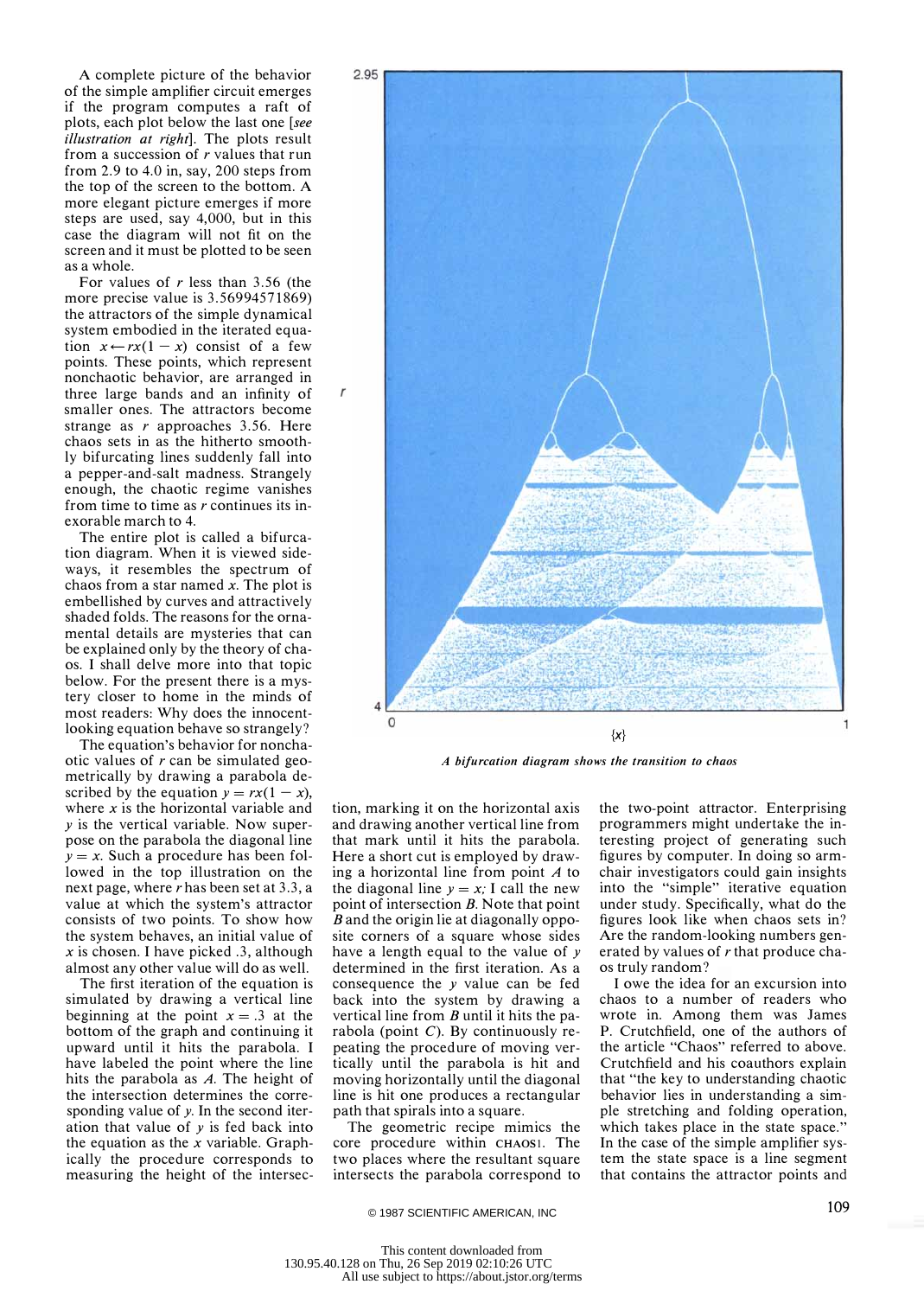

A two-point attractor appears in a geometric simulation of a simple system

the point representing the current value of  $x$ . Where do the stretching and folding come in?

Iterating the equation  $x \leftarrow rx(1 - x)$ amounts to mapping the points between 0 and 1 into a parabolic curve. Points that are close together on the unit interval, particularly those close to 0, end up farther apart when they are mapped into the parabolic curve. This happens, of course, when the number  $rx(1 - x)$  replaces x. The folding operation comes about because of the bilateral symmetry of the parabola; except at the apex of the curve there are always two points on the unit interval that map into the same value  $rx(1 - x)$ . Those points are of course x and  $1 - x$ .

Much of the structure of the bifurcation diagram has been analyzed by chaos theorists. The boundaries of the chaotic regions are set by the minimum and maximum values of the iterates of  $x = .5$ . The curves followed by the minima and maxima, as well as those followed by the "veils" that hang so strangely down in the chaotic regions, are all simple polynomials in r. At the places where the shading is densest one finds the highest concentration of points in the strange attractors that cross them. In the empty bands mentioned above chaos gives way to order. Theory tells us that for every whole number there is a band (however narrow) with orbits of precisely that size. Finally, it will come



Successive orbits of a Hénon mapping (left) degenerate into chaos (right)

as no surprise to readers familiar with chaos that strange attractors, even in the humble system just explored, have a fractal nature; an infinite number of points show interesting detail at all levels of magnification, like the Mandelbrot set described in this column in August, 1985.

More complicated dynamical systems are embodied in the equations named after Michel Henon, a French mathematician. The so-called Henon mappings not only describe physical systems such as moving asteroids and dripping faucets but also generate beautiful images in the process. A Henon mapping consists of not one equation but two. Here is an example:

$$
x \leftarrow x \cos(a) - (y - x^2) \sin(a)
$$
  

$$
y \leftarrow x \sin(a) + (y - x^2) \cos(a)
$$

Current values of two variables  $x$  and y are used in the right-hand sides of both equations to produce new values (also symbolized by  $x$  and  $y$ ) in the lefthand sides.

A program called CHAOS2 exploits the two equations to produce images of the order and chaos inherent in a wide class of dynamical systems. CHA-OS2 has a core program that is similar to the core program of CHAOSl:

input  $x$  and  $y$ for  $i \leftarrow 1$  to 1,000  $xx \leftarrow x \cos(a) - (y - x^2) \sin(a)$  $y \leftarrow x \sin(a) + (y - x^2) \cos(a)$  $x \leftarrow xx$ plot  $(100x, 100y)$ 

The differences between the two core programs stem from two sources: CHAOS2 has two iterated variables instead of one, and the system described by the Henon mapping is conservative rather than dissipative. The presence of two variables forces one to employ a temporary variable xx for the new value of  $x$  while the current value of  $x$ is still being used in the second equation. The fact that the underlying dynamical system is conservative means the primary iteration loop for eliminating transient values can be removed. There are no losses of energy due to friction or other dissipative leaks. Consequently there are no attractors as such. One might say, however, that every orbit computed by the system is its own attractor. In any event, strangeness (and chaos) is certainly present in the Henon mapping. Finally, for each setting of the parameter a the resulting system has a multitude of orbits and, owing to conservatism, any initial pair of values for  $x$ and  $y$  will represent a point that is already on one of the orbits; the attraction is instant, so to speak. For these

© 1987 SCIENTIFIC AMERICAN, INC